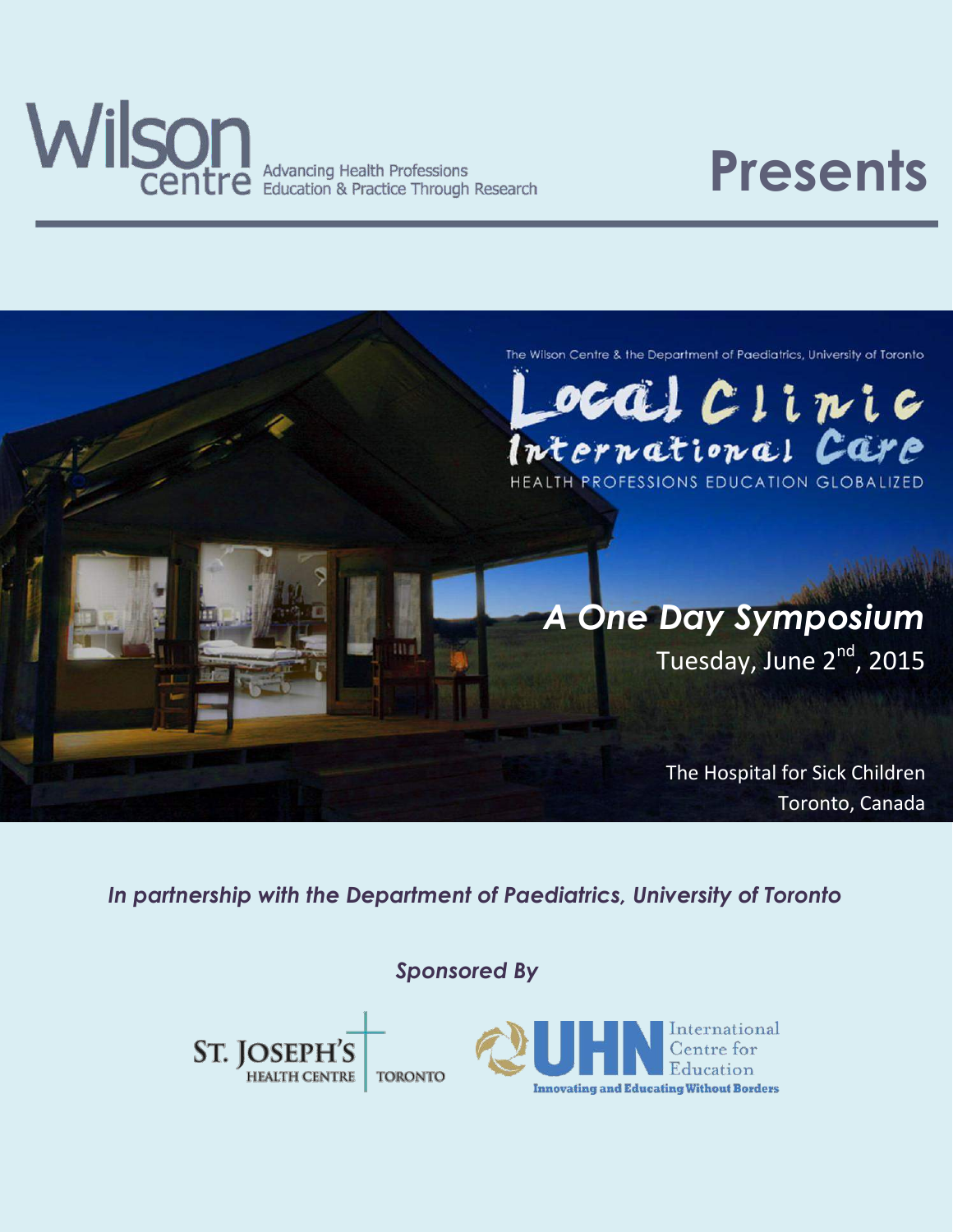

## **THE GLOBALIZATION RESEARCH GROUP**

 $\overline{a}$ 

*The Wilson Centre Globalization Research Group, led by Drs. Brian Hodges and Tina Martimianakis, is a global network of scholars and students interested in exploring the intersection of globalization and health professions education. Our goal is to understand the socio-political relations that underpin internationalization projects involving academic health science centres, health professional schools, clinical teachers and trainees. We are particularly interested in making visible shifting discourses and expectations associated with preparing health professionals to practice in a globalized world and the opportunities, challenges and ethics associated with sharing educational curricula and expertise across cultures.*

*Today's symposium is the fourth in a series of annual meetings (the previous three having taken place in Paris, France in 2012, Taipei, Taiwan in 2013, and Toronto, Canada in 2014) organized as a way to encourage discussion and reflection on the effects of globalization on health professions education.*

Panelists will share first hand experiences with negotiating and engaging in international *collaborations, and reflect on the nuances of pursuing educational projects across diverse cultural settings. Health professions education scholars, health professionals and leaders will share thoughts and findings from global projects about what it means to be 'global' and the effects of pursuing internationalization mandates at an institutional, cultural and individual level. Large group discussion will follow the presentations providing opportunity for reflection on the implications for educational practice.*

*Thank you for attending the 2015 Globalization Symposium!*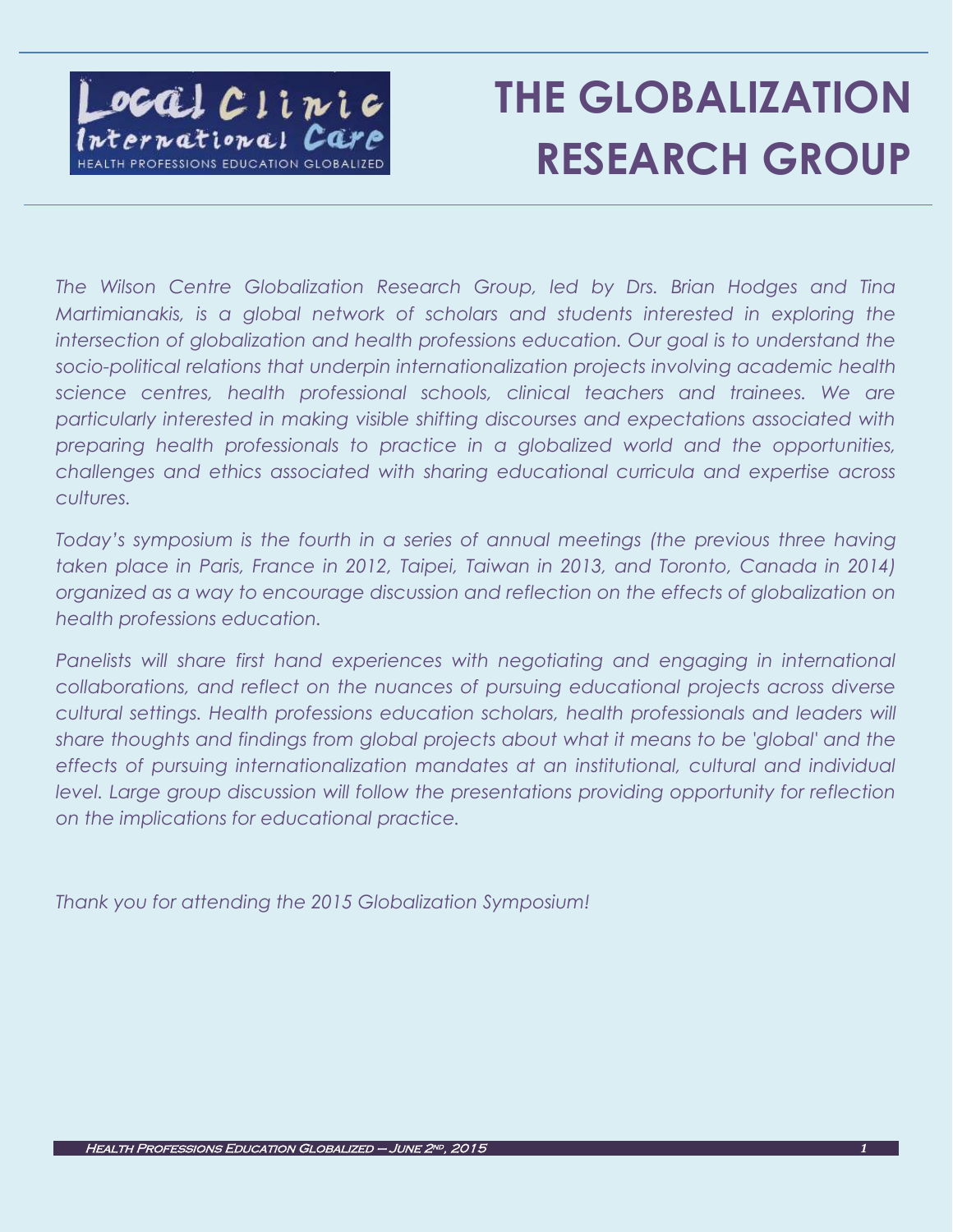

## **AGENDA**

Ī

*8:30-3:15 on June 2nd, 2015 Daniels Hollywood Theatre The Hospital for Sick Children (1st Floor Black Wing)*

| 8:30-9:15     | Registration, Breakfast, Poster Presentations (SickKids Rotunda, 1 <sup>st</sup> Floor Black Wing)                                                                                                                                        |
|---------------|-------------------------------------------------------------------------------------------------------------------------------------------------------------------------------------------------------------------------------------------|
| 9:25-9:30     | <b>Greetings and Welcome</b> (Daniels Hollywood Theatre, $1^{st}$ Floor Black Wing)                                                                                                                                                       |
|               | Dr. Tina Martimianakis, Director of Medical Education Scholarship, Department of Paediatrics; Scientist, The<br>Wilson Centre, University of Toronto                                                                                      |
| 9:30-9:45     | <b>Scholarship and Globalization in Health Professions Education</b>                                                                                                                                                                      |
|               | Dr. Brian Hodges, Vice President, Education, University Health Network (UHN); Scientist, Wilson Centre;<br>Professor, Department of Psychiatry and Ontario Institute for Studies in Education, UofT; Project Lead, AMS Phoenix<br>Project |
| 9:45-10:45    | <b>Panel 1: Health Professions Education Globalized</b>                                                                                                                                                                                   |
|               | Dr. Joanna Anneke Rummens, Health Systems Research Scientist, The Hospital for Sick Children (HSC)                                                                                                                                        |
|               | Wendy Yen, Research Associate, College of Physicians and Surgeons of Ontario (CPSO)                                                                                                                                                       |
|               | Dr. Saleem Razack, Assistant Dean, Admissions, Equity and Diversity; Associate Professor, Pediatrics; Core<br>Faculty, Centre for Medical Education, McGill University                                                                    |
|               | Moderated by: Robert Paul, Wilson Centre Research Fellow, PhD (c) IHPME, University of Toronto                                                                                                                                            |
| 10:45-11:00   | <b>BREAK</b>                                                                                                                                                                                                                              |
| 11:00-12:00   | Opportunities and Challenges of Engaging in International Work: A Nursing Perspective                                                                                                                                                     |
|               | Pam Hubley, Chief, Professional Practice and Nursing, HSC                                                                                                                                                                                 |
|               | <b>Bonnie Fleming-Carroll, Associate Chief, Nursing and Interprofessional Education</b>                                                                                                                                                   |
|               | Dr. Joy Richards, Vice President, Health Professions, and Chief Nursing Executive, UHN                                                                                                                                                    |
| 12:00-1:00    | <b>LUNCH</b>                                                                                                                                                                                                                              |
| 1:00-1:45     | <b>Panel 2: Academic Units and Global Engagement</b>                                                                                                                                                                                      |
|               | Maria Bystrin, Co-Founder, Knowledge-Agent.org                                                                                                                                                                                            |
|               | Dr. Joy Fitzgibbon, Research Fellow, Global Health Diplomacy Program, UofT                                                                                                                                                                |
|               | Moderated by: Dr. Jerry Maniate, Chief, Medical Education & Scholarship, St. Joseph's Health Centre                                                                                                                                       |
| 1:45-2:00     | <b>BREAK</b>                                                                                                                                                                                                                              |
| $2:00-3:00$   | <b>Globalization in Educational Institutions: A conversation with:</b>                                                                                                                                                                    |
|               | Dr. Michael Apkon, President and Chief Executive Officer, HSC                                                                                                                                                                             |
|               | Dr. Sioban Nelson, Vice-Provost, Academic Programs and Vice-Provost, Faculty & Academic Life, UofT                                                                                                                                        |
|               | Dr. Denis Daneman, Professor and Chair, Department of Paediatrics, UofT; Paediatrician-in-Chief, HSC                                                                                                                                      |
| $3:00 - 3:15$ | <b>Closing Remarks</b>                                                                                                                                                                                                                    |
|               | Dr. Cynthia Whitehead, Vice President, Education, Women's College Hospital; Associate Professor in the<br>Department of Family and Community Medicine, UofT; Scientist, Wilson Centre, UofT                                               |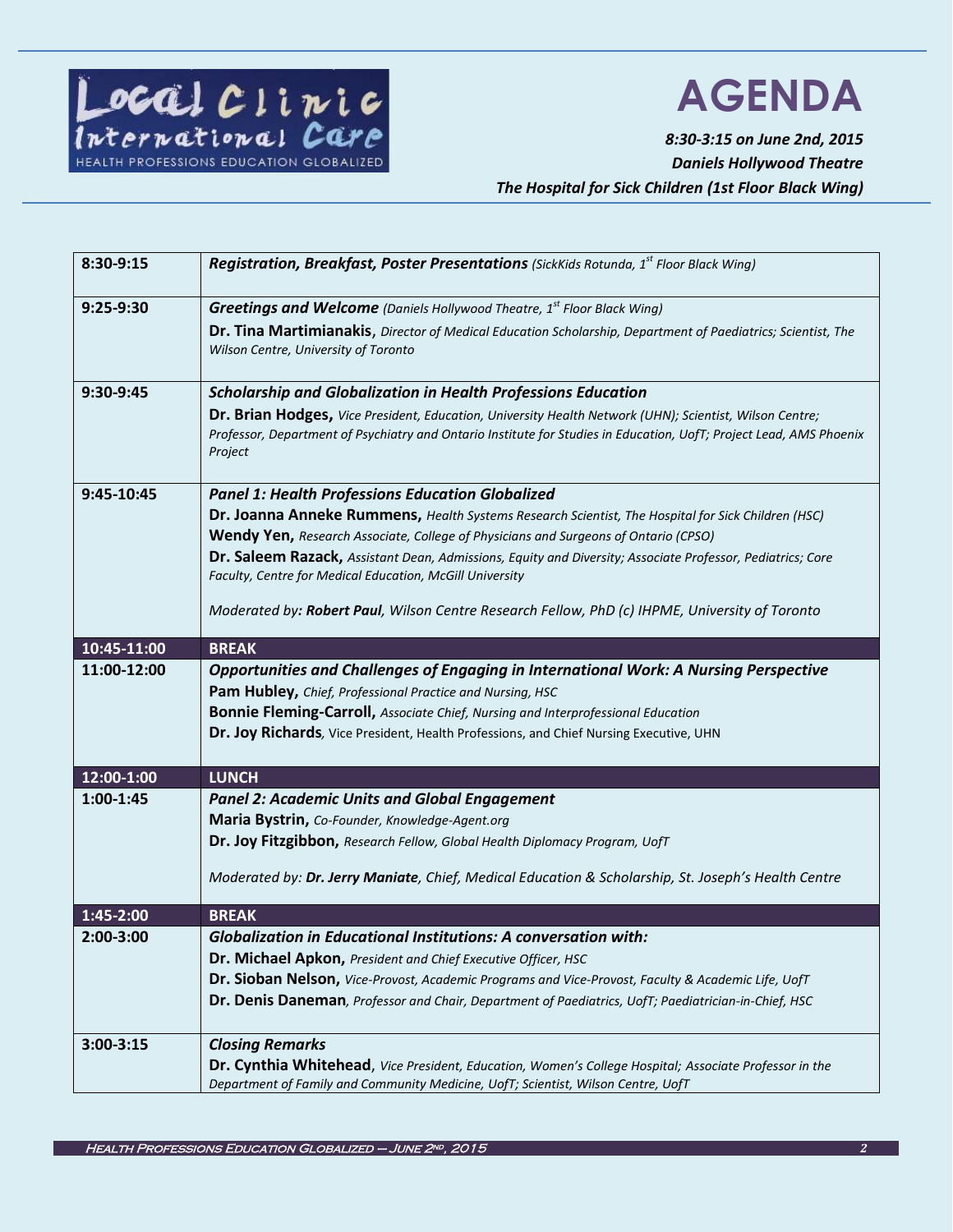

Ī

## **PANEL ABSTRACTS**

### PANEL 1: Health Professions Education Globalized

### Getting T/Here: Navigating Intersecting Diversities and Contextual Realities Within/Across Global Spaces *Dr. Joanna Anneke Rummens*

Where exactly are our global spaces? How do we construct them and why do they matter? This presentation explores the often 'invisible' global world that surrounds us to unpack the multiple ways in which the global is deeply embedded within lived realities and experiences of our everyday lives. How does each of us engage as social actors to at once create and respond to the cultural, social, political, economic and environmental contexts that directly shape both health outcomes and care provision? Attention is given to the inherently complex identities and attendant social statuses that emerge from 'us' and 'them' identifications, with illustrative examples drawn from policy and practice relevant research with Canada's diverse newcomer immigrant, refugee and migrant communities. The core question to be addressed: why, when, where, how does thinking globally matter in health professions education?

#### Evaluating Registration Pathways and Policies for Internationally Trained Medical **GRADUATES** *Wendy Yen*

In the early 2000s, patients, physicians and policy-makers in Ontario predicted significant physician shortages. In response, the College of Physicians and Surgeons of Ontario (CPSO) developed several alternative registration pathways and policies to increase access to physician services; these were intended to increase the number of assessment and training opportunities for internationally trained medical graduates (IMGs) while maintaining the standards for qualification. The College is currently evaluating these alternative routes to licensure to ensure that the pathways and policies are meeting the intended purpose of facilitating entry for qualified doctors and contributing to ameliorating health human resource demands. Theoretical lenses applied to the work, study design and initial findings will be presented along with a discussion of linkages to systems level policy development and globalization issues.

### Wielding PowerPoint: Confessions of a Core Competencies Crusader *Dr. Saleem Razack*

In this brief presentation, Dr. Razack discusses his experiences in Faculty Development in globalized health professions contexts. Since the early 1980's, in many of the countries of the Arabian Peninsula, there has been a steady growth of specialists trained in Canada. With the many personal and collegial relationships this has given rise to, we are currently witnessing a widespread exportation of Canadian training to these countries, in particular, core competencies based approaches to the organization of health professions education. The exportation of core competency based approaches to health professional training programs in the Gulf States provides significant economic and prestige-enhancing opportunities for Canadian institutions involved in disseminating it. For teaching faculty involved in this enterprise,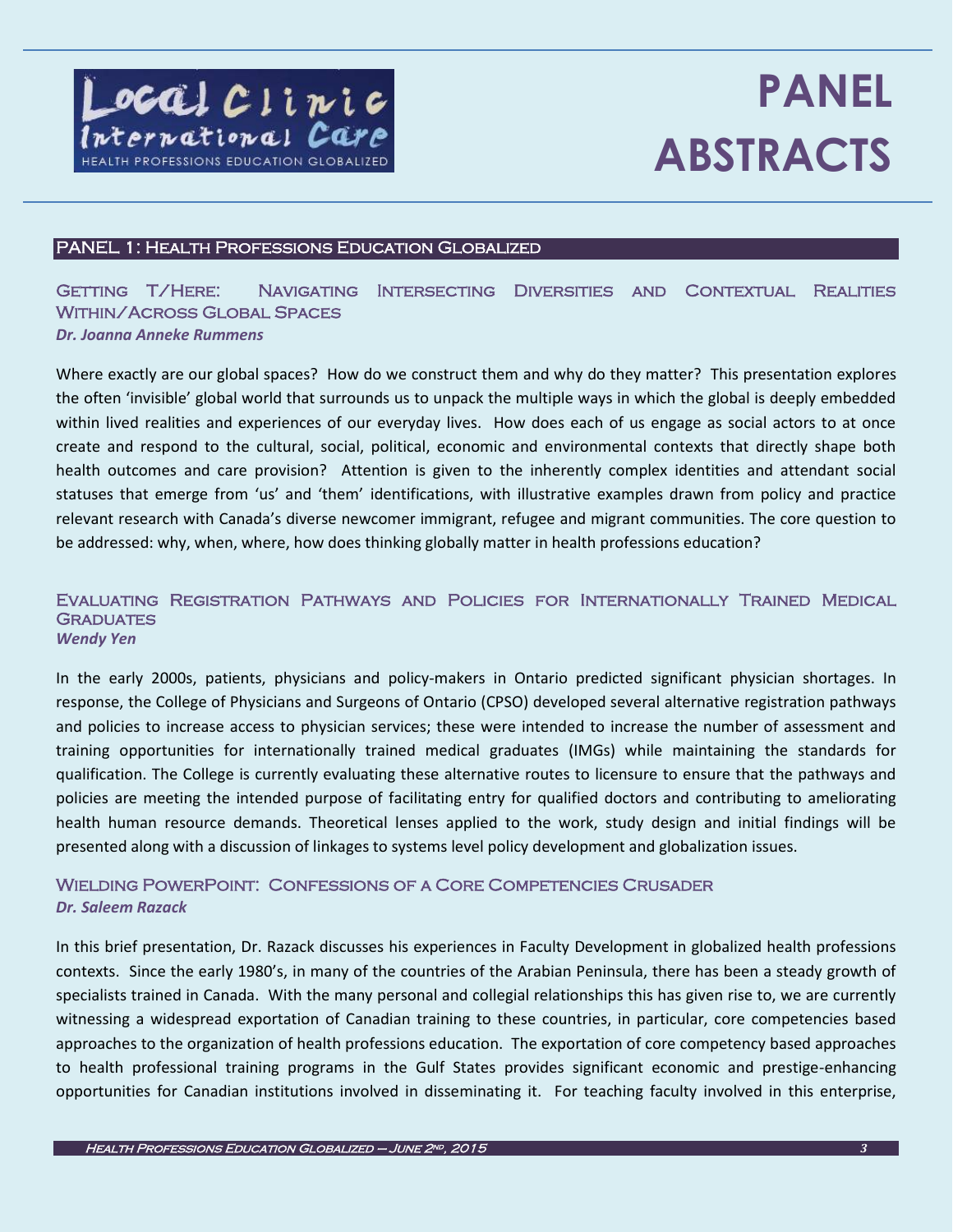there are many opportunities for reflection and growth on the moral complexities of participation in such programs. Using his own experiences as a springboard, Dr. Razack provides his reflections on the moral complexities he has encountered as a globalized faculty developer. He explores themes of relativism and its limits, confronting hegemony, implicit islamophobia as the elephant in the room, and lessons learned for enriched educational practice at home. The goal of this talk is to provide practical experiences as a contextualizing framework for the broader theoretical and philosophical discussions that ought to be had when engaging in globalized health professions education.

#### PANEL 2: Academic Units and Global Engagement

Ī

### The Unanticipated Opportunities of Reaching out Globally *Maria Bystrin*

When the Leslie Dan Faculty of Pharmacy delivered its popular "OSCEology" faculty development workshop at the Qatar College of Pharmacy in 2013, little did we know that the workshop would be a catalyst in us developing a framework for the State of Qatar in its endeavor to implement a uniform process for competency assessment in all health professions. This presentation provides a snapshot of the ups and downs encountered by an academic unit in its efforts to grow international revenue generating projects.

### Preventing Stupid Deaths: TB, Ebola and the Globalization of Health Policy *Dr. Joy Fitzgibbon*

Ensuring rapid and effective responses to global health crises depends, in part, upon the World Health Organization (WHO) expanding its relationships with high capacity, community connected non-governmental organizations (NGOs). These particular NGOs have the capacity to improve WHO's measurement of the scope of the problem, the effectiveness of possible solutions and the feasibility of funding gold standard care for the highest risk patients. This presentation will unveil the contentious process of global policy reform at the WHO around multi-drug resistant tuberculosis (MDRTB) driven by Harvard's Partners in Health and Médecins Sans Frontières. These high capacity NGOs convinced WHO that the scope of the MDRTB problem was greater than initially measured, WHO's public health responses to deal with it made the problem worse and that funding gold standard care for the poor is feasible through innovative funding platforms. This talk will reveal how they accomplished this feat—something that most outside commentators deemed impossible helping WHO to overcome frustrating political constraints by re-shaping the political landscape to ensure more accurate understandings of the problem and responses to it. It will conclude by comparing these lessons with the recent global policy failure to respond promptly to the Ebola outbreak in West Africa. These two stories provide a lens through which to view and further evaluate policy discussions on the magnitude, distribution and effective management of our most pressing global public health crises.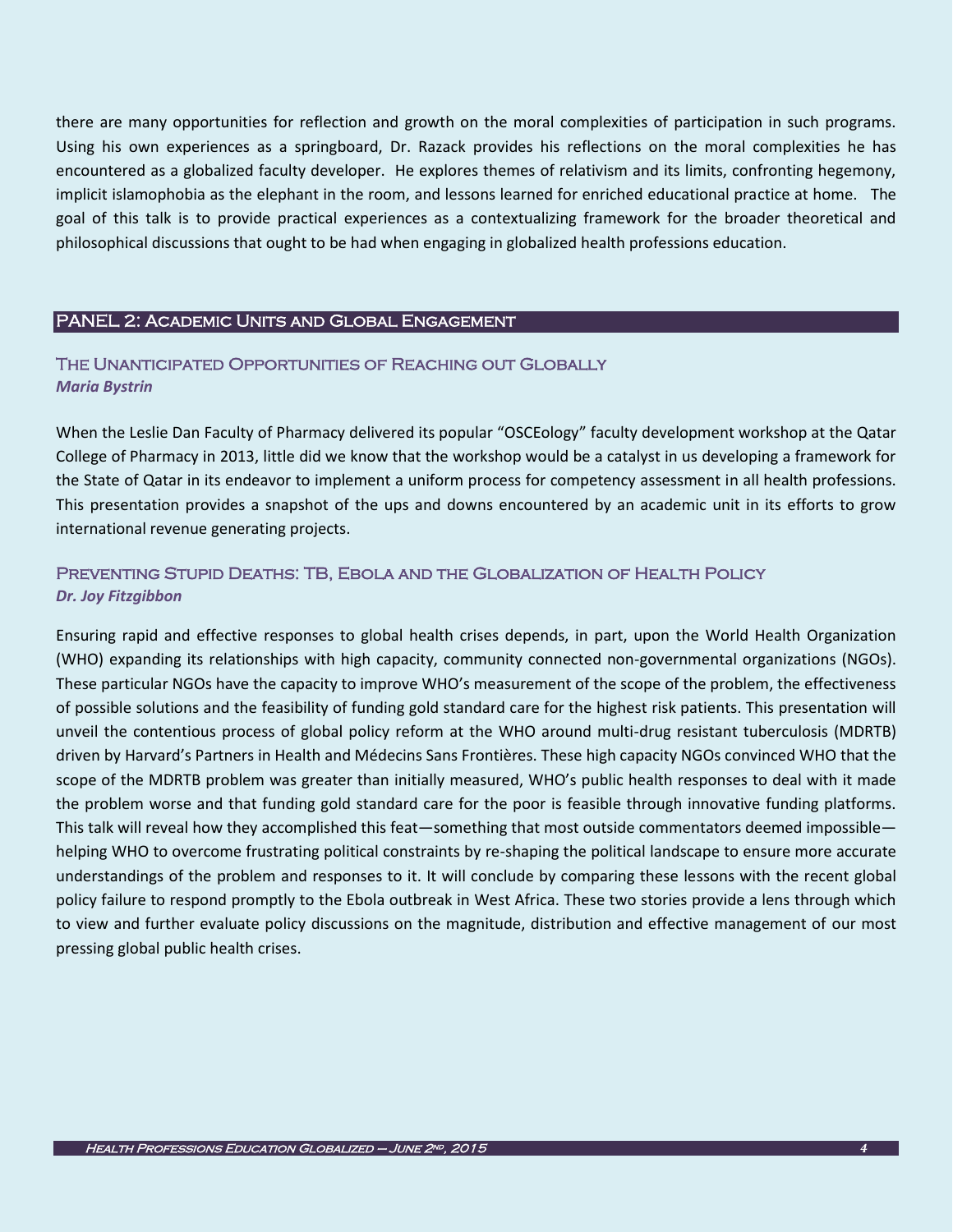

## **PANEL DISCUSSANTS**

### PANEL 1: Health Professions Education Globalized

### **JOANNA ANNEKE RUMMENS, PhD**



Dr. Rummens is an internationally recognized expert in both immigrant and refugee health and knowledge transfer governance. Her program of integrated research and knowledge exchange explores the links between multiple child/youth identities, mental health and wellbeing, and associated life outcomes. She undertakes strategic policy-practice relevant research on pressing issues in child health aimed at ensuring more optimal outcomes for diverse marginalized, disadvantaged, vulnerable, often 'invisible' children and youth including from immigrant/refugee/migrant newcomer communities, ethno-racial and mixed heritage backgrounds, or living in challenging contexts. Her research is interdisciplinary, mixedmethodological, and cross-sectoral, and involves national and international collaborative partnerships across Canada, Europe, Africa, South America and the Caribbean. An anthropologist and sociologist by training, working for two decades in the field of transcultural psychiatry, she is multilingual in Dutch, English, French, Spanish and Greek.

Dr Rummens has received \$13.6M in research funding to-date, \$9.0M as a Principal Investigator. She has 82 professional publications to-date, 22 by invitation. She has given 182 presentations, 126 by invitation, 27 internationally, 126 at the national level, and also provided 39 expert consultations by request to 31 different organizations. Dr. Rummens is regularly invited to speak to diverse academic, scientific, practitioner, policy and community audiences, and has hosted, organized or chaired numerous knowledge exchange conferences, symposia, workshops, seminars, talks and special events.

### **WENDY YEN, MA, PhD(c)**

Wendy Yen obtained her M.A. from the University of Toronto in 2005 in Measurement and Evaluation. She has been leading research studies and program evaluations for the past ten years in health and educational settings. She is currently a Research Associate at the College of Physicians and Surgeons of Ontario and plays a key role in developing and evaluating assessment programs for physicians in practice. She is also the principle investigator leading a complex, multiyear initiative examining the performance of internationally trained medical graduates. Past roles include Senior Educational Researcher at the Michener Institute for Applied Health Sciences and Researcher at Cathexis Consulting. She is currently pursuing a Ph.D. from the University of Toronto in Adult Education and research interests include physician assessment, physician education, multi-source feedback, internationally trained medical graduates and program evaluation.

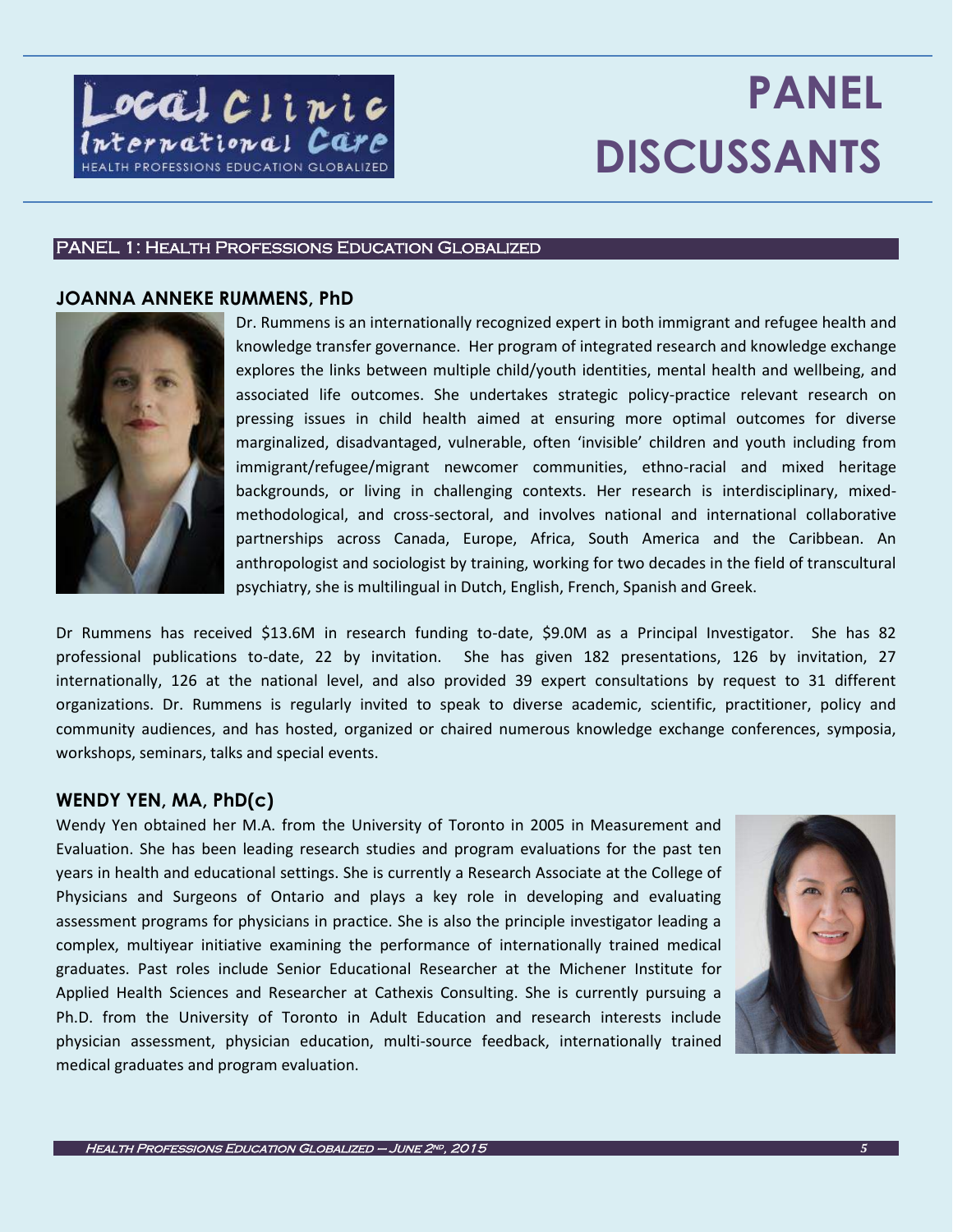### **SALEEM RAZACK, MD, FRCPC**



Saleem Razack is an Associate Professor of Pediatrics and Assistant Dean of Admissions, Equity and Diversity in the Faculty of Medicine at McGill University. He trained in Pediatrics and Pediatric Critical Care Medicine at McGill University and is an attending physician in the PICU of the Montreal Children's Hospital, where he has been on staff for the last 19 years. He has been extensively involved in educational administration, from directing a residency program to chairing the Royal College of Physicians and Surgeons of Canada credentialing exams (OSCE section) in pediatrics. His major research interests in medical education include equity and diversity issues, core competencies teaching and assessment, and

incorporating social pediatrics and social accountability into residency training. His current research interests involve enquiry into the discourses of Excellence, Equity, and Diversity in the admissions process to medical school, which is funded through the Social Sciences and Humanities Research Council of Canada. As part of his role in medical school admissions he has piloted and continues to evaluate the simulation-based multiple mini-interview (MMI) as a tool to assess suitability for a career in medicine. Internationally, he is currently appointed as a Royal College International CanMEDS educator, having engaged in Faculty Development in Saudi Arabia and Oman. He has also worked in Kuwait for McGill Medicine International, as part of a large knowledge translation project around health care delivery for congenital cardiac surgery. This work built upon previous CIDA funded work in Chelyabinsk, Russia (2000-2002) in which he was part of a team engaged in knowledge translation, from research to health professions training, on the topic of Pediatric Asthma. He currently consults with the Aga Khan University, East Africa, bringing his expertise in equity and diversity issues, as well as core competencies based assessment to the new medical school there, through Academics without Borders. He is passionate about building medical education for just and equitable health care systems, in which the professionals have the expertise and habits of mind to provide care at the highest possible levels of compassion and competence.

### PANEL 2: Academic Units and Global Engagement

### **MARIA BYSTRIN, MBA**



Maria Bystrin is the co-founder of Knowledge-Agent.org a web based start-up that matches international health sciences and engineering experts with clients seeking niche expertise. She is an accomplished educator, academic administrator, and business person with over 30 years of experience in private industry and post-secondary education. Prior to Knowledge-Agent.org, Maria was Assistant Dean, Strategic Initiatives and Continuous Professional Development (CPD) at the Leslie Dan Faculty of Pharmacy, University of Toronto leading integral projects including program accreditation, the University quality assurance process, and strategic planning. In addition, she served as the Association of Faculties of Pharmacy of Canada representative on the Board of Directors of the Canadian Council on Continuing Education in Pharmacy. Maria started at the University of Toronto in 2005 as the founding CPD Director at the Faculty of Pharmacy

and was instrumental in the establishment and exceptional growth of the CPD unit which expanded to house faculty development, practice development, customized executive education, and the Canadian Pharmacy Skills program for internationally educated Pharmacists. Prior to joining the University of Toronto, Maria was a faculty member and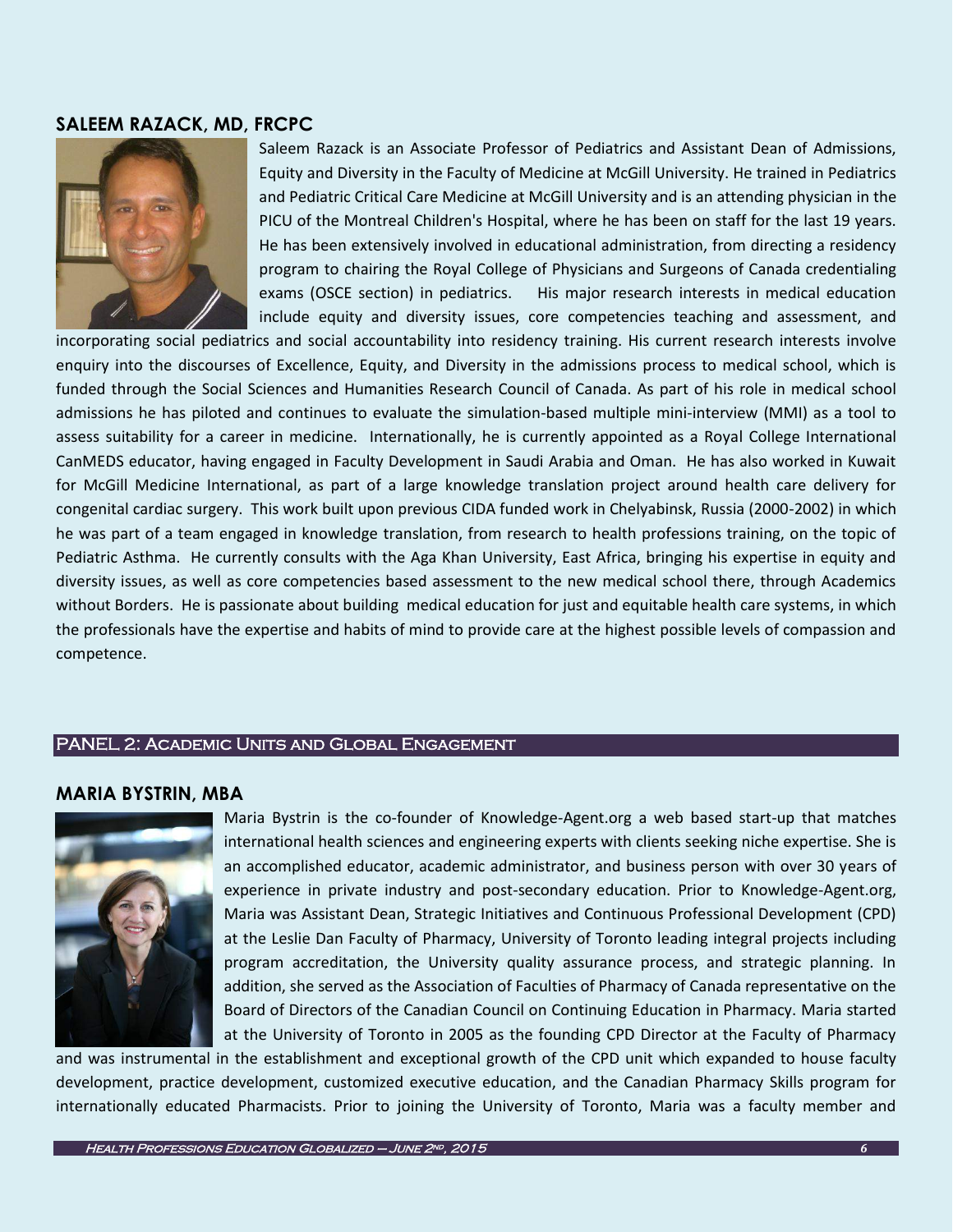subsequently the Director of Professional and Continuing Education for the Business School at Humber College Institute of Technology and Advanced Learning where she managed a portfolio of over 170 courses and 37 certificate programs attracting over 10,000 students annually. Maria has also worked as a consultant to private industry with a concentration on strategy and entrepreneurship.

### **JOY D. FITZGIBBON, BA, PhD (Toronto)**

Joy Fitzgibbon is a Fellow of Trinity College and teaches courses on Global Governance and The Politics of Global Health in the Margaret MacMillan Trinity One Program at Trinity College in the University of Toronto. Her research is situated at the intersection of international relations, public policy and global health, exploring the impact of global health networks on policy reform. She is completing a book on decision-making in global health entitled Preventing Stupid Deaths that explores improvements to global health policy in response to crises such as TB and Ebola, driven by researchers at Harvard's Partners in Health and Nobel prize winning Médecins Sans Frontières. She is the author of several analyses on global health policy including most recently "Unite in the Fight against HIV/AIDS, Tuberculosis and Malaria,' in John Kirton, Madeline Koch eds., G7: The 2014



Brussels Summit (London: Newsdesk Media, 2014) and is co-author of Networks of Knowledge (University of Toronto Press, 2001). She has submitted policy reports to CIDA (with Janice Stein) and to the Canadian Centre for Arms Control and Disarmament, has lectured as faculty in the International Pediatric Emergency Medicine Elective and in the Canadian Disaster and Humanitarian Response Training Program and has served as Deputy Director of the Global Health Diplomacy Program and of the G8 Research Group at the Munk School of Global Affairs in the University of Toronto.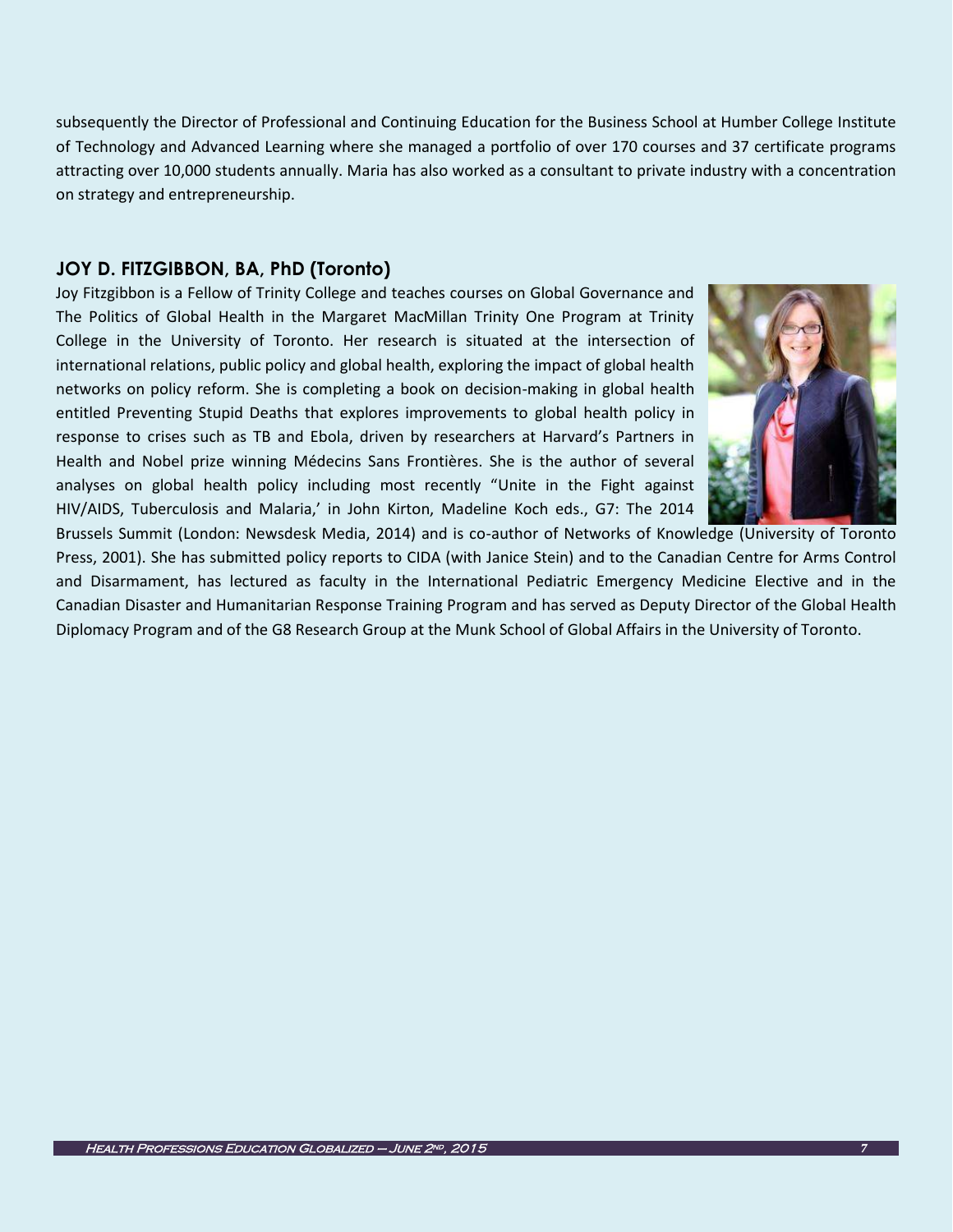

### **GLOBALIZATION IN EDUCATIONAL INSTITUTIONS: OPPORTUNITIES** & **CHALLENGES**

### A SPECIAL CONVERSATION WITH:

### **MICHAEL APKON, MBA, MD, PhD**

Dr. Apkon is a physician executive and paediatric specialist serving in senior leadership roles at several top academic hospitals. He has served as the CEO at SickKids, since January 2014. In that capacity, he leads a 300 bed hospital staffed by 10,000 employees, scientists, medical staff, students and volunteers with a \$1 BB budget. SickKids is recognized as one of the world's top children's hospitals and a highly successful clinical, educational, and research organization.

Prior to coming to SickKids, Dr. Apkon was Senior Vice President for Medical Affairs and the Chief Medical Officer for the Children's Hospital of Philadelphia (CHOP) and Professor of Anesthesiology and Critical Care at the University of Pennsylvania as well as a practicing Paediatric Intensive Care specialist. Dr. Apkon also served in leadership roles at Yale



University School of Medicine and Yale-New Haven Health System including being the Executive Director leading Yale-New Haven Children's Hospital as well as serving on the faculty of Yale School of Medicine and the Yale School of Management. Dr. Apkon has a BSc degree in Biomedical Engineering from Northwestern University as well as MD and PhD degrees from Washington University School of Medicine in St. Louis and an MBA from the Yale School of Management.

As a healthcare executive, Dr. Apkon has led systems development and improvement to drive high quality and safe care, improve clinical operations, and promote an integrated approach to healthcare across a continuum of services. Academic interests relate to the use of Technology to enhance safety, and the application of operations management tools to enhance performance.

### **SIOBAN NELSON, RN, PhD, FAAN, FCAHS**



Professor Sioban Nelson serves as both Vice-Provost, Academic Programs and Vice-Provost, Faculty & Academic Life at the University Toronto, where she was also previously the Dean of Nursing. Sioban is the author of three books and six edited volumes, including the acclaimed 'Say little do much': Nursing, Nuns and Hospitals in the Nineteenth Century (University of Pennsylvania Press, 2001) and the prize-winning Complexities of Care: Nursing Reconsidered (co-edited, with Suzanne Gordon, Cornell University Press, 2006). She was the co-chair, with Dr Jeff Turnbull, on a national assessment by the Canadian Academy of Health Sciences, Optimizing Scopes of Practice, released in fall 2014. Her most recent work is a coauthored book (Nelson, Tassone and Hodges, Cornell 2014) on Interprofessional education and practice, Creating the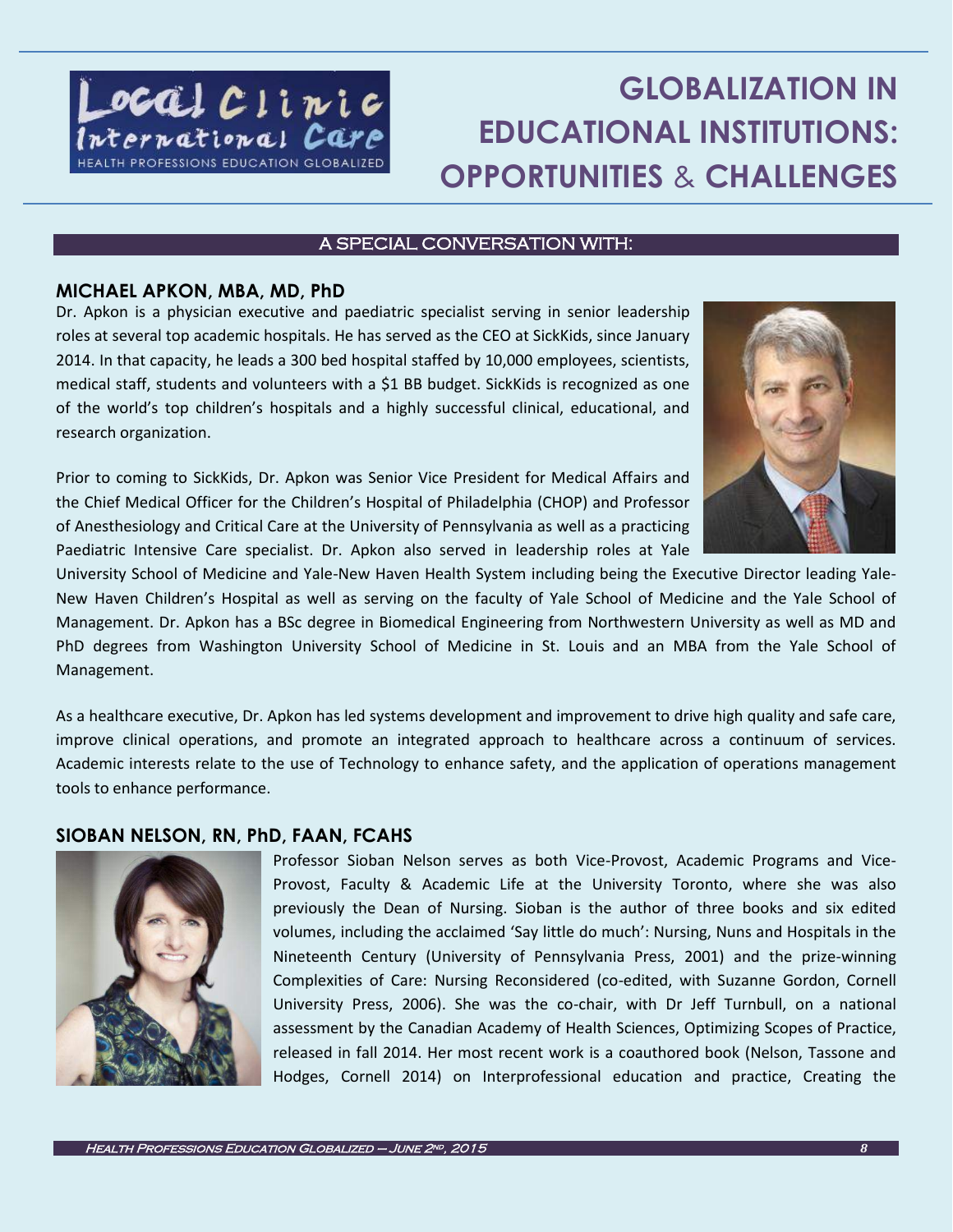healthcare team of the future. Sioban co-edits the Culture and Politics of Healthcare Work list for Cornell University Press ILR imprint.

### **MODERATOR: DENIS DANEMAN, MB, BCh, FRCPC**



Dr. Denis Daneman completed his medical training at the University of the Witwatersrand, Johannesburg in 1973, and his residency in pediatrics at the Hospital for Sick Children and the University of Toronto, and a fellowship in paediatric endocrinology at the Hospital for Sick Children and the University of Pittsburgh, Children's Hospital in Pittsburgh. He assumed his appointment in the Paediatrics Division of Endocrinology in 1981 at the University and has been on the medical staff of SickKids in the Division of Endocrinology since then.

He is currently Professor of Paediatrics and Chair of the Dept of Paediatrics at the

University of Toronto Faculty of Medicine, Paediatrician in Chief at the Hospital for Sick Children, and the R.S. McLaughlin Foundation Chair in Paediatrics at SickKIds. His clinical research relates to the care and outcomes of children with diabetes and other endocrine disorders of childhood. He is past Chair of the Clinical and Scientific Section of the Canadian Diabetes Association, and President of the International Society for Paediatric and Adolescent Diabetes. He has written over 200 publications, co-authored two books on disorders of glucose metabolism in childhood, and served on multiple expert panels in the field of endocrinology. He is increasingly involved in issues of child health care delivery, social determinants of health, and health policy. He is the recipient of the 2010 ISPAD Prize for Achievement (International Society for Pediatric and Adolescent Diabetes) and the 2013 Lifetime Achievement Award of the C&SS/CDA. In 2013 he was awarded a DSc (Med) by his alma mater for his thesis: Contributions to type 1 diabetes in children and adolescents: Understanding the factors contributing to metabolic control and the acute and long-term complications of the disorder.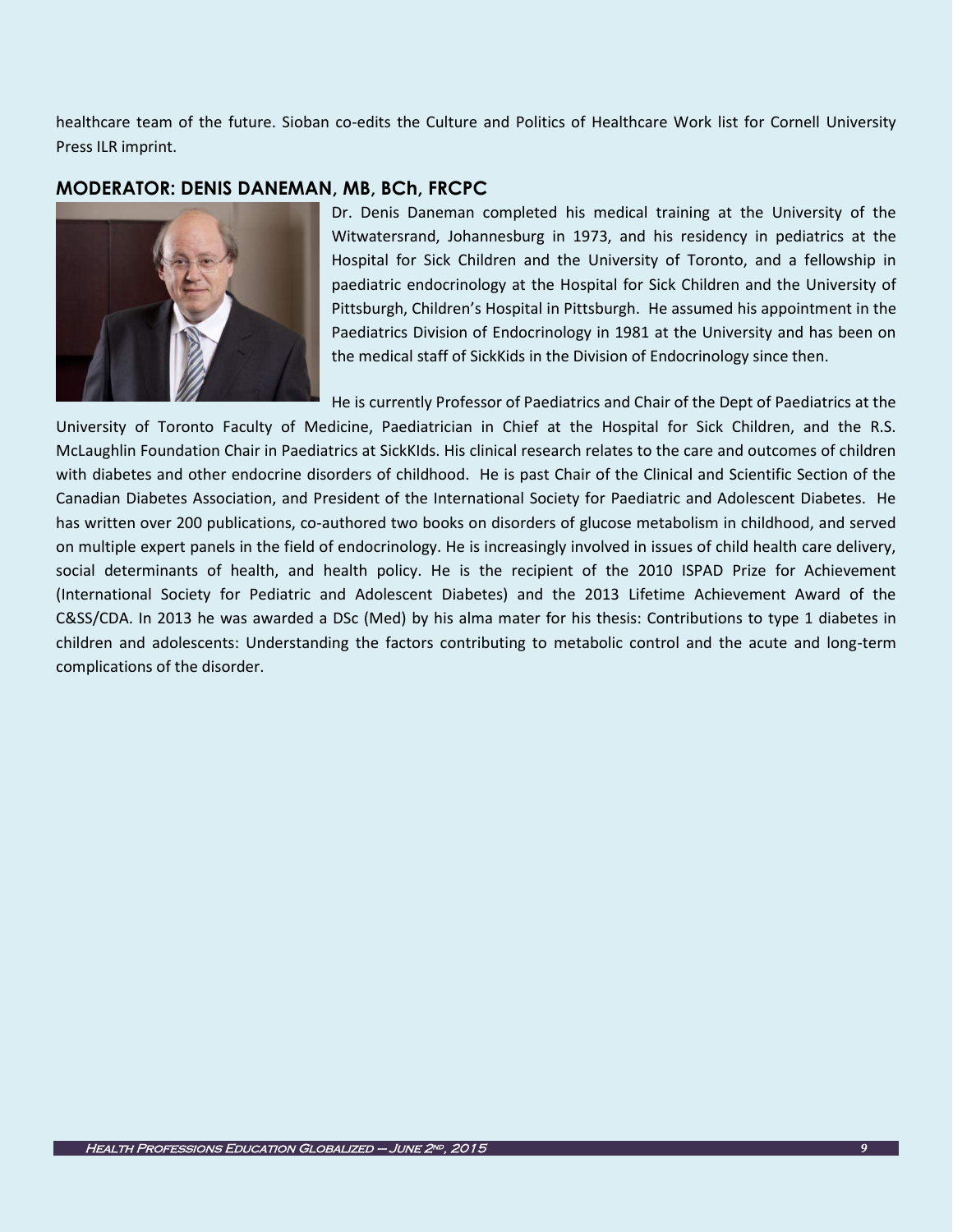

### **OPPORTUNITIES & CHALLENGES OF ENGAGING IN INTERNATIONAL WORK**

### Career Effects of Global Work: A NURSING PERSPECTIVE

### **MODERATOR: JOY RICHARDS, RN, PhD**



Dr. Richards is the Vice-President Health Professions and Chief Nursing Executive at University Health Network in Toronto, an academic health science centre comprised of four hospitals – Toronto General Hospital, The Princess Margaret Hospital, Toronto Western Hospital, and Toronto Rehab Institute. Joy is a Past-President of the Academy of Canadian Executive Nurses (ACEN) and holds clinical appointments at the University of Toronto, Faculty of Nursing, York University Faculty of Nursing, and Humber College.

Her previous experience includes progressive senior nursing management positions in the acute care and long-term care sectors; nursing education and nursing informatics and has presented her work, both nationally and internationally. She has also published many articles and book chapters related to her professional work. Dr. Richards graduated from the

University of Toronto with a Bachelor of Science in Nursing in 1981, and a Master of Nursing in 2000. She then went on to complete a Master of Arts in Human and Organizational Systems from Fielding Graduate University in Santa Barbara California in spring of 2005. Joy is also a graduate of the Queen's University Executive Program and is a Johnson & Johnson Wharton Fellow, University of Pennsylvania. She completed her PhD studies in 2008, in Human and Organizational Development at Fielding Graduate University: Her dissertation focused on exploring and understanding the development and practice of feminine courage in leadership. She has also received numerous awards, including the 2007 Sigma Theta Tau Award for Excellence in Nursing Administration, the 2010 Health Achieve Margret Comack Award of Excellence in Nursing Leadership, and 2013 Award of Distinction for her nursing leadership contributions from the Bloomberg Faculty of Nursing, University of Toronto.

### **PAMELA HUBLEY, RN, MSc**



Pam Hubley is the Chief of Professional Practice & Nursing at the Hospital for Sick Children in Toronto, Canada and an Adjunct Professor in the Lawrence S. Bloomberg Faculty of Nursing at the University of Toronto. She has been a nurse for 25 years. She has a keen interest in children's health, family systems, and professional practice learning environments that foster innovation through highly effective team collaboration and new models of care.

Pam has previously held positions such as Associate Chief of Nursing Practice, Nurse Practitioner, Clinical Nurse Specialist, Recruitment and Retention Specialist at SickKids; Policy Advisor & Project Consultant at the Ministry of Health in Ontario; and Clinical Director of the

Post Masters Acute Care Nurse Practitioner program at the University of Toronto. She has taught several university courses and has been a frequently invited guest lecturer and conference speaker. She has been an active member of several Boards and professional organizations.

 $\overline{1}$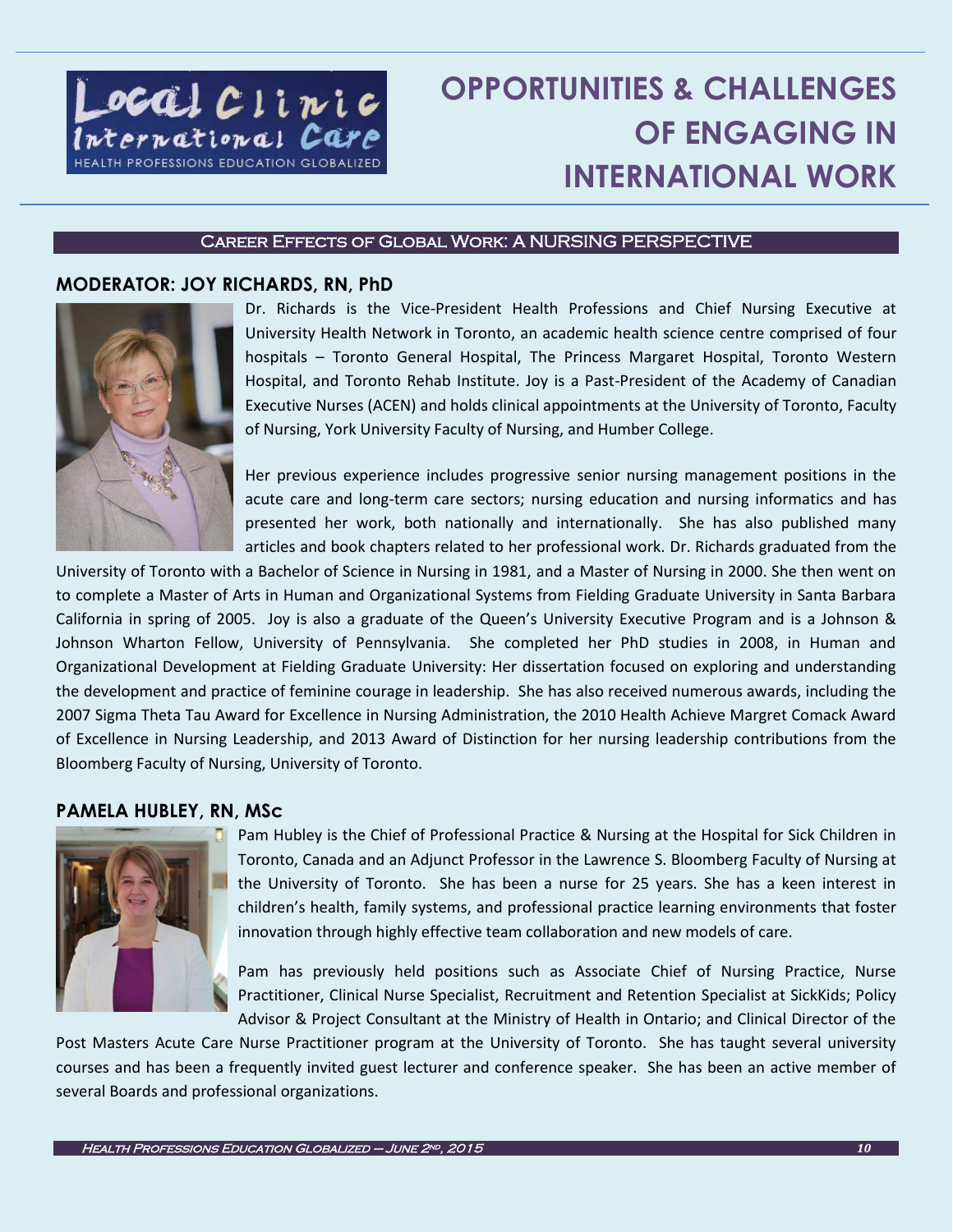Pam has been interested in Global Health since leading a team of nursing students to engage in global health outreach in Haiti when she was a 4th year student at the University of Western Ontario. More recently with SickKids she has been engaged in projects to advance professional nursing and child health in Ghana, Ethiopia, the Caribbean and Qatar.

Pam obtained her Bachelor of Science in Nursing from the University of Western Ontario (1987), a Master of Science from the University of Toronto (1993), and an Acute Care Nurse Practitioner diploma from the University of Toronto (1995). In addition, she has taken several courses in the Nurse Anaesthesia Program from the State University of New York (1997-97). She is a fellow of the J&J Wharton Nurse Executive program through the University of Pennsylvania and has recently completed the Rotman Advanced Health Leaders Program at the University of Toronto. Pam is a nursing leader who is known for her commitment to professional nursing, advocacy for children's health and innovative leadership that advances collaborative practice and healthy, healing work environments.

### **BONNIE FLEMING-CARROLL, RN(EC), BSc., MN, NP –Pediatrics, CAE**

Bonnie Fleming-Carroll is the Associate Chief of Nursing & Interprofessional Education and a Pediatric Nurse Practitioner in Respiratory Medicine at the Hospital for Sick Children (SickKids) and an adjunct lecturer at University of Toronto, Lawrence S. Bloomberg Faculty of Nursing. Bonnie is a graduate of Ryerson University receiving her Nursing Diploma and the University of Toronto completing her Bachelor of Science, Psychology and Master of Nursing, Nurse Practitioner Program. She is also a recent graduate of the SickKids Rotman Leadership Program, University of Toronto.



Bonnie provides operational leadership to promote integration of inter-professional

collaborative practice in the delivery of Family-Centred Care through education and learning overseeing a team of 32 Advanced Practice Nurse Educators. Since the inception of the SickKids Learning Institute in 2007 Bonnie has had a leadership role in advancing SickKids mandate for interprofessional education (IPE) for health care students and providers. Bonnie has been a key contributor collaborating with the University of Toronto Centre for IPE in the integration of Interprofessional learning into to the curriculum of health sciences students.

Bonnie provides education consultation and leadership for both SickKids International and Global Child Health projects with a focus on strategy planning, needs assessment, development of culturally relevant curriculum, and program implementation and evaluation. She has an interest in building capacity of pediatric specialty health human resources.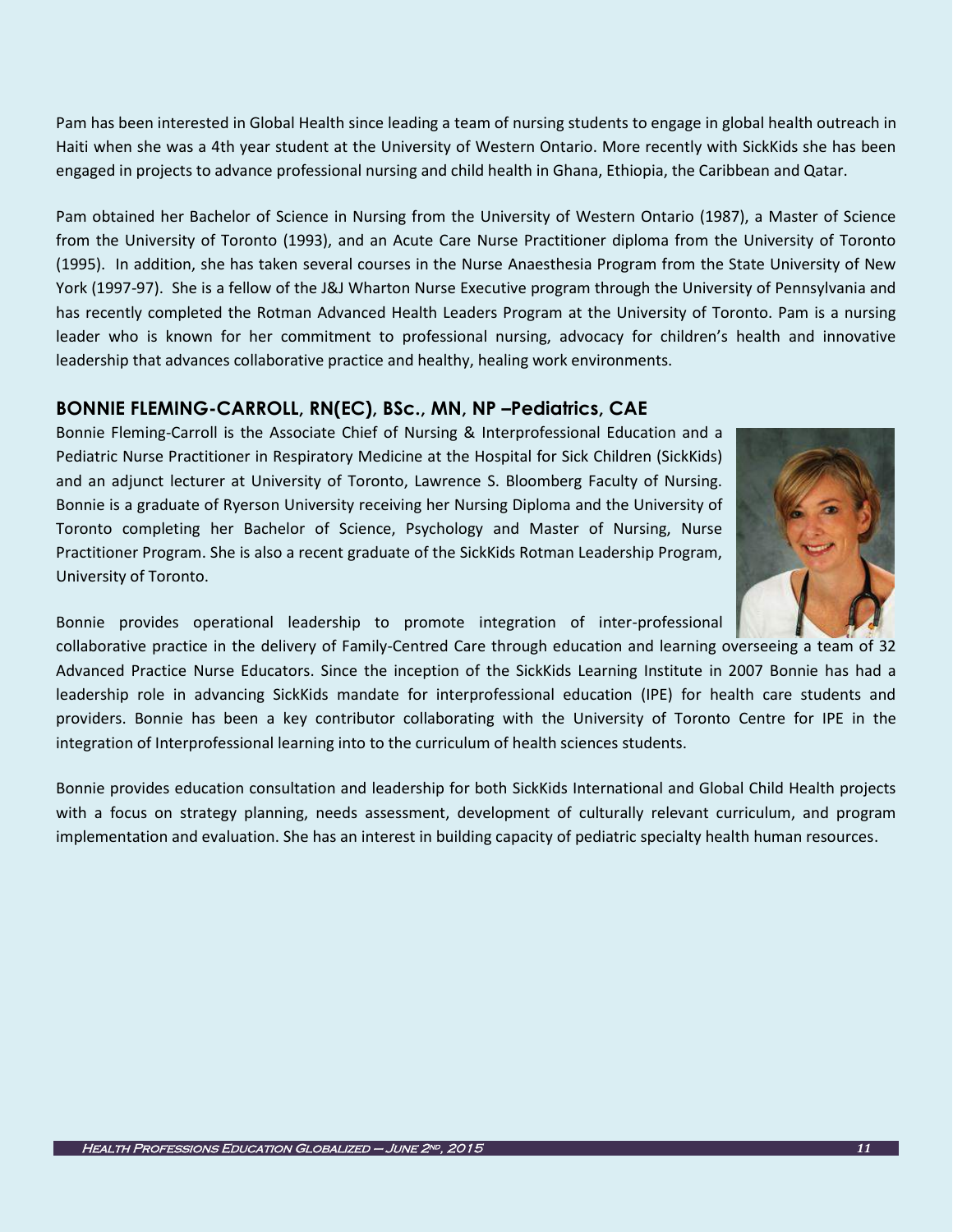

### **MODERATORS & SPEAKERS FROM THE WILSON CENTRE GLOBALIZATION RESEARCH GROUP**

### **BRIAN HODGES, MD, PhD, FRCPC**



Brian Hodges graduated from Queen's University Medical School in 1989, completed psychiatry residency at the University of Toronto in 1994, a Master's of Higher Education in 1995 and a PhD in 2007. Since 2003, he has been Director of the University of Toronto Wilson Centre, one of the largest centres for health professional education research in the world. From 2004-2008 he was Chair of Evaluation for at the Royal College of Physicians and Surgeons, overseeing assessment in the 62 specialty programs in Canada. Internationally he

has worked with medical schools and licensure organizations in New Zealand, Switzerland, Poland, Japan, Jordan, Israel, France, China, Australia and Ethiopia. In 2003 he spent a year at the University of Paris, earning a diploma in Health Economics and Social Sciences and established collaborations with the University of Paris and the École des Hautes Études en Santé Publique (EHESP) where he continues to serve as a member of the education board. He was named Full Professor and Richard and Elizabeth Currie Chair in Health Professions Education Research at University of Toronto in 2009.

### **JERRY MANIATE, MD, MEd, FRCPC**



Dr. Maniate is a community-based clinician educator who was appointed in October 2012 as the inaugural Chief of Medical Education & Scholarship for St. Joseph's Health Centre. Dr. Maniate is also an Academic Educator through the Centre for Faculty Development and an Educator Researcher through the Wilson Centre. Internationally, Dr. Maniate is the Royal College Liaison to Serbia and a member of the Serbian-Canadian Medical Board (SCMB) and Serbian Diaspora Medical Conference Organization Committee, highlighting his educational initiatives in this country. He has been actively involved with external consultations and CanMEDS Faculty Development sessions in Saudi Arabia. In reflection of his international educational activities, Dr. Maniate is a member of the Royal College CanMEDS Academy of Medical Educators.

### **MARIA ATHINA (TINA) MARTIMIANAKIS, MA, MEd, PhD**

Maria Athina (Tina) Martimianakis is the Director of Medical Education Scholarship and an Education Researcher in the Department of Paediatrics, University of Toronto. She holds a Masters in Political Science, from Wilfrid Laurier University, a Masters in Education with a focus on health professional education and a Doctorate in Higher Education, both from the Ontario Institute for Studies in Education. Tina also completed a Fellowship in Medical Education at the Wilson Centre. Drawing on critical social science theories and Foucauldian discourse analysis, Tina studies the interface of discourse, governance and identity in clinical contexts. She is currently researching how organizational practices support or hinder the capacity of interprofessional teams to practice and learn together.



Ī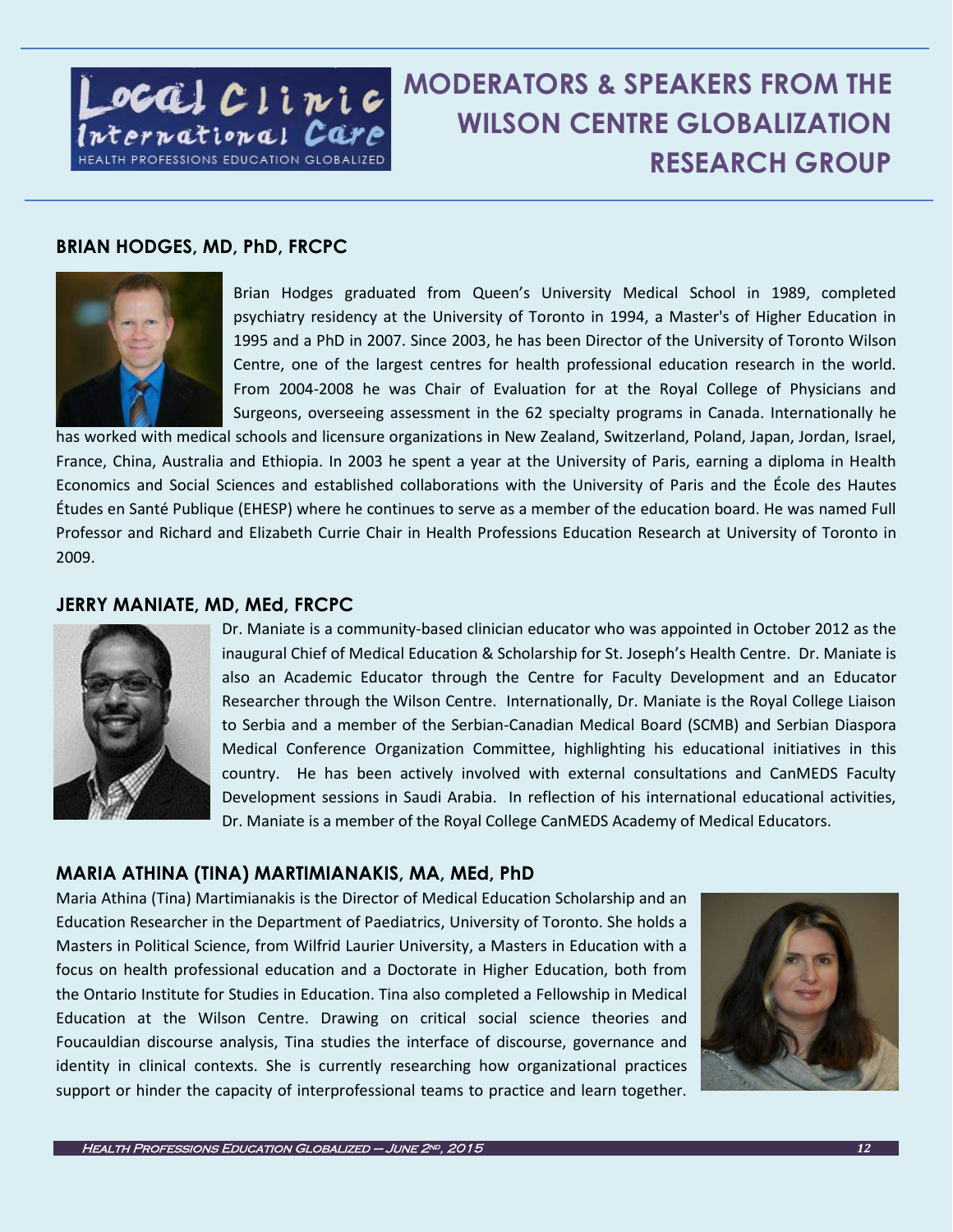As well, she is exploring how discourses of integration manifest in every day medical education practices. Previous work has explored interdisciplinarity as a process of knowledge production and globalization and its relationship to medical competency. Tina is an active teacher and program developer and contributes to the enhancement of education scholarship within the Departments of Paediatrics, Psychiatry and the Faculty of Medicine more broadly.

### **ROBERT PAUL, BScH, MBA, PhD(c)**



Robert Paul is a Research Fellow at the Wilson Centre and a consultant in the health care and health professions education field. He holds a Masters in Business Administration from the Rotman School of Management, University of Toronto, and is in the process of completing a doctorate in Health Policy Research at the Institute of Health Policy, Management and Evaluation, University of Toronto. Drawing on principles of Foucauldian governmentality, Robert is studying the history, practices and governance of the monetization of TAHSN's health professions education and health professions educators in a global market. In addition to his PhD research, he is exploring the practices of, and challenges associated with, philanthropy and advancement in the domain of health professions education research. Professionally,

Robert has worked with a broad cross-section of clients to address a variety of management and strategic issues.

### **CLOSING REMARKS: CYNTHIA WHITEHEAD, MD, PhD**

Cynthia Whitehead is the Vice President, Education at Women's College Hospital and an Associate Professor in the Department of Family and Community Medicine, University of Toronto. She is a member of the Family Health Team at Women's College Hospital, and Scientist at the Wilson Centre and the Centre for Ambulatory Care Education. Dr Whitehead's research focuses on deconstructing 'truths' of medical education to expand our understandings of possibilities for change. Dr Whitehead's areas of research interest include primary care education and globalization of medical education She has provided education consultations and worked with educators in various countries in Asia, South America, North America and Europe